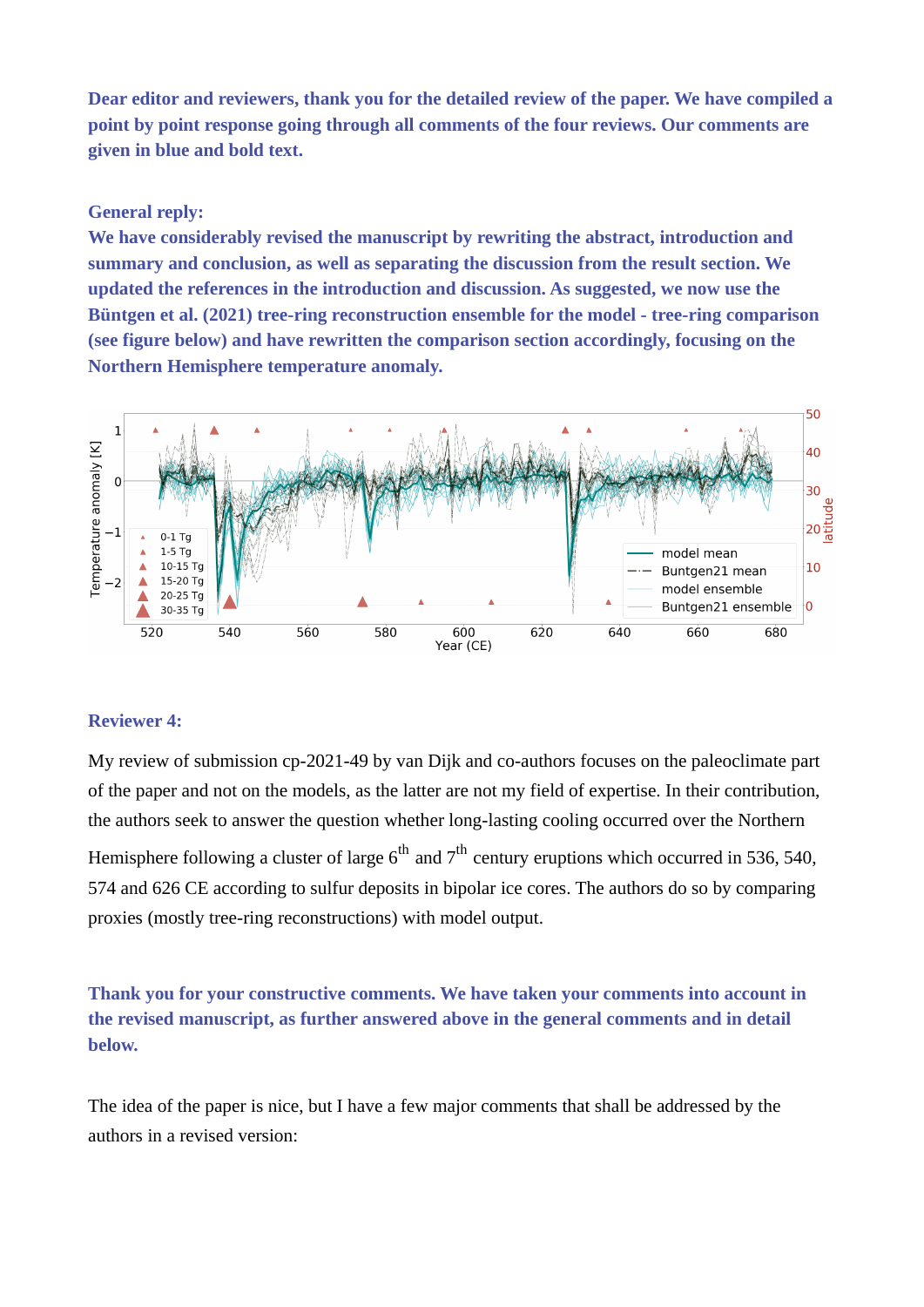1. The title is misleading, no proxy record has hitherto posited that the  $6<sup>th</sup>$  century eruptions would have been at the origin of a long-lasting hemispheric cooling. Instead, a study based on data from the Alps and Altai (by Buntgen and colleagues, 2016) has just pointed to marked cooling at these two sites. Other tree-ring records do not suggest a comparable cooling. Speaking of hemispheric cooling is thus an overstatement and should be changed.

**We have discussed this comment thoroughly and would like to stay with the given title.**

**The main scope of the paper is to study the volcanic response with this model set-up and volcanic forcing, not on the tree-rings. For us, the title underlines the aim of our study. In the introduction, the long lasting cooling from tree-ring records and other proxies that have provided evidence for volcanic eruptions in the same period as the long lasting cooling from the tree-rings, act as a motivation. Together they lead to our question: Whether a series of volcanic eruptions induced a multidecadal to centennial cooling in the mid 6th to 7th century. The point that the Alps and Altai are not representative for the entire Northern Hemisphere is fair and we have thus altered the aim of the paper accordingly.**

2. Along the same line, starting from line 32ff the authors state that cooling might have exceeded that of the LIA and focus on two site chronologies that were presented in 2016. While the authors rightly present the results of this study, and add the reply provided by Helama and colleagues from 2017, they ignore a vast body of proxy studies that have been published on the topic and where the chronologies cover many sites of the NH. By focusing only on the LALIA study, they ignore a large body of spatial and temporal reconstructions covering the period of interest. The authors should therefore present a more balanced assessment of the existing data by including e.g., Schneider et al. (2015, ERL), NTREND (spatial and temporal; Wilson et al., 2016 QSR ; Anchukaitis et al., 2017 QSR), Guillet et al. (2017 NGEO) or the most recent TRW-based paper from the tree-ring community published lately by Buntgen et al (2021) in NCOMM.

**Thanks for your very good suggestion, which has motivated us to switch using the most recent TRW-based ensemble reconstruction from the tree-ring community (Büntgen et al, 2021). The introduction has been rewritten and updated with newer publications where necessary.**

3. Chapter 2.2: It is not clear to the reader how the authors did the tree-ring analysis. They provide a long discussion on advantages of MXD over TRW data, but it is very unclear how the authors did the reconstructions and what they did with the data. How were the sites/data chosen? More details need to be provided here as it remains very unclear to the referee how the proxy series were developed.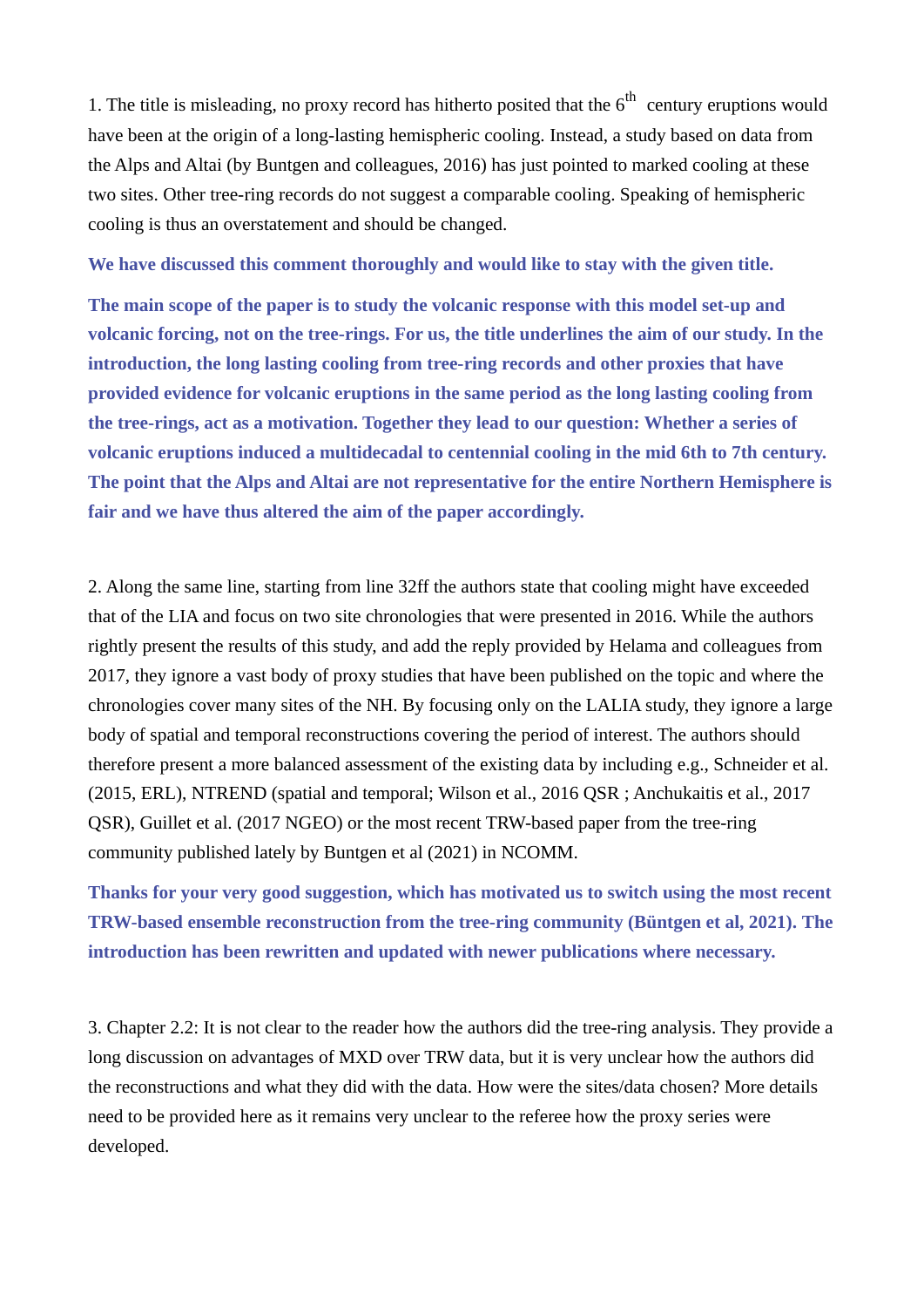**Since the new tree-ring reconstruction ensemble from Büntgen et al. (2021) is used in the revised manuscript, we rewrote the methods for the tree-ring part. The data from Büntgen et al. (2021) is publicly available and we used them as published. We have clarified this in the methods section.**

4. The same holds true for the NH approach: why did they not use the spatial reconstruction data from Anchukaitis et al. (2017) or Guillet et al. (2017)?

**See the general explanation at the beginning of the comment replies. We now use the most recent tree-ring reconstruction ensemble from Büntgen et al. (2021).**

5. Another major drawback is the restriction of the comparison of model with tree-ring data (lines 349ff) just between the Alps, Altai (both known for excessive cooling in tree-ring records) and Scandinavia. Why did the authors not rely on the full set of tree-ring reconstructions and include a comparison for Siberia, Central Asia and North America?

**We have done a comparison for the sites for Siberia, Central Asia and North America as well, but both the model and tree-ring reconstructions showed such high variability that the volcanic signals were lost. We therefore chose only to show the sites for the Alps, Altai and Scandinavia. Since we are now using different tree-ring data, we decided to focus on the NH compilation and go more in detail here. The individual sites are added to the appendix and we added this information.**

For the paper to become acceptable, the breadth of the proxy records needs to widened and the methods need to be described in much more detail.

**The main scope of the paper is about the model simulations and the mechanism for a multidecadal volcanic induced cooling. New, published tree-ring data are used now and we described this data in the methods section, referring to the corresponding papers for the details. We have clarified these points in the revised manuscript.**

## Minor points:

6. Line 2-4 (Abstract): to which "multiple paleo proxies" are the authors referring to? This is a misleading statement as the proxy records pointing to massive and long lasting cooling are few. This needs remediation

**The multiple paleoproxies, ice-core records, tree-rings and historical documents, are referring to both reconstructing the past climate and the date of the volcanic eruptions. We elaborate on**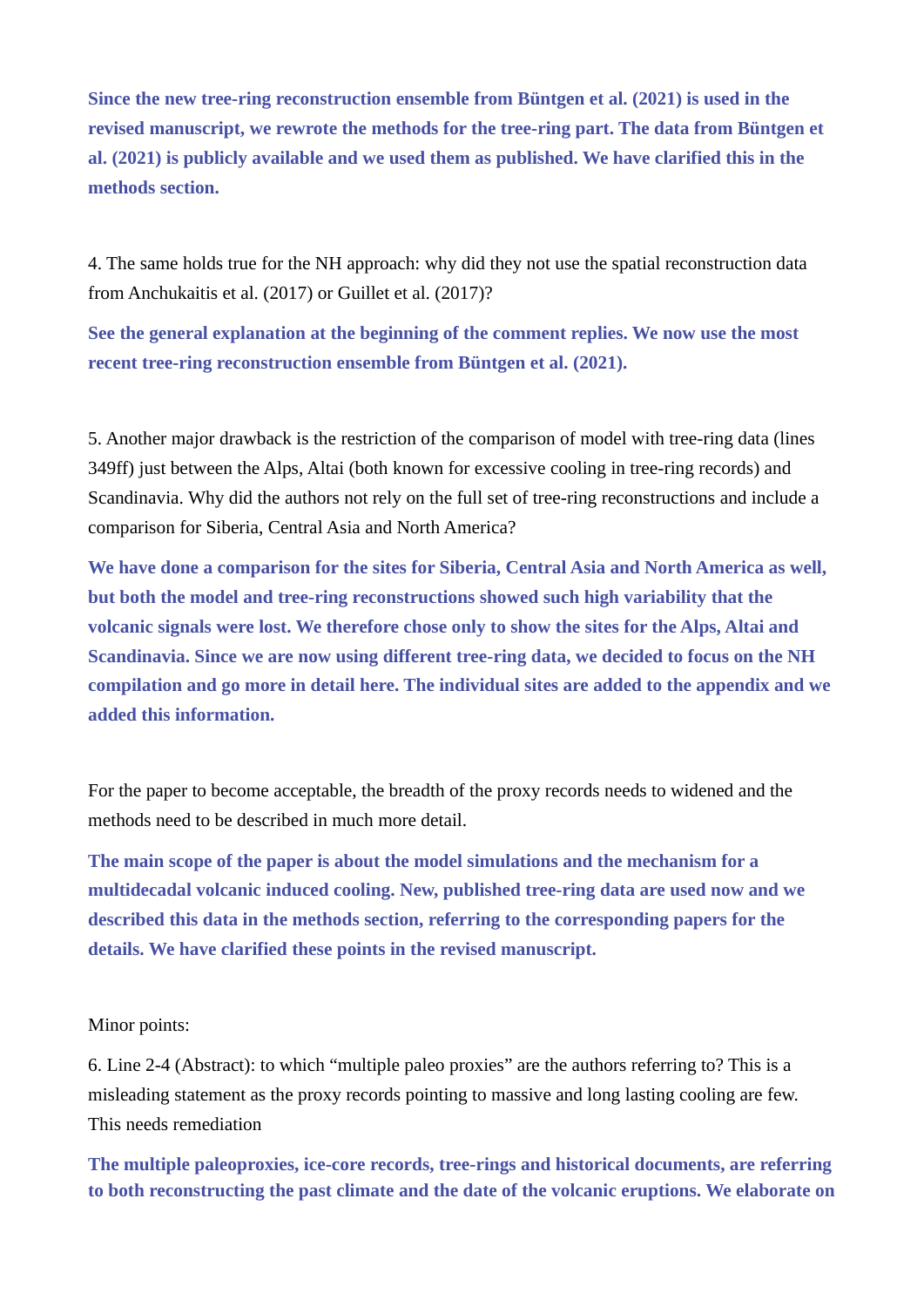**these in the introduction, and would like to leave it in the abstract as it is. The definition of a 'long lasting cooling' includes the decadal scale, which is what several of the proxies are showing as well. Thus, we would like to leave it in.**

7. Line 12/13: "see" should be changed to "sea"

**Thanks, corrected.**

8. Lines 19-21: This needs some rephrasing, stating that the cooling was 20 years in the proxy records is somewhat an overstatement. The initial cooling was in fact there, but temperature recovered rather quickly to more normal conditions and reached "fully normal" after two decades. Some clarification would be good here.

**Thanks, we have taken your comment into account when rewriting the abstract.**

9. Line 30: what lines of evidence do you have to compare the  $6th$  century cooling to the conditions that led to the LIA? I suggest that either references are provided or that this statement is removed.

**Thanks for your suggestion. The introduction has been rewritten, and we have taken the reference to the LIA out of the sentence.**

10. Line 152: How does peak cooling in models compare with proxies? How does the amplitude of cooling compare between the two data sets?

**In this section, we show the results of the model and its indication. The comparison with the proxy data is made in a separate part of the section.**

11. Line 155: what do you mean with background level for AOD? <0.1?

**By background level we mean the 0 line in the AOD plot in figure 2. We have clarified this in the text.**

'**The AOD peaks after ~12 months and is back at 0 after 3-4 years (Fig. 2b).'**

12. Line 376: the LALIA concept is based on records from two sites. The authors should go beyond these sites and analyze all data that exists in the NH. It is unclear why the study is limited to Alps, Altai and Fennoscandia

**We chose these sites to touch upon the contrast between individual sites and a compilation for the entire NH. The other individual sites were hard to compare with, as the variability in both**